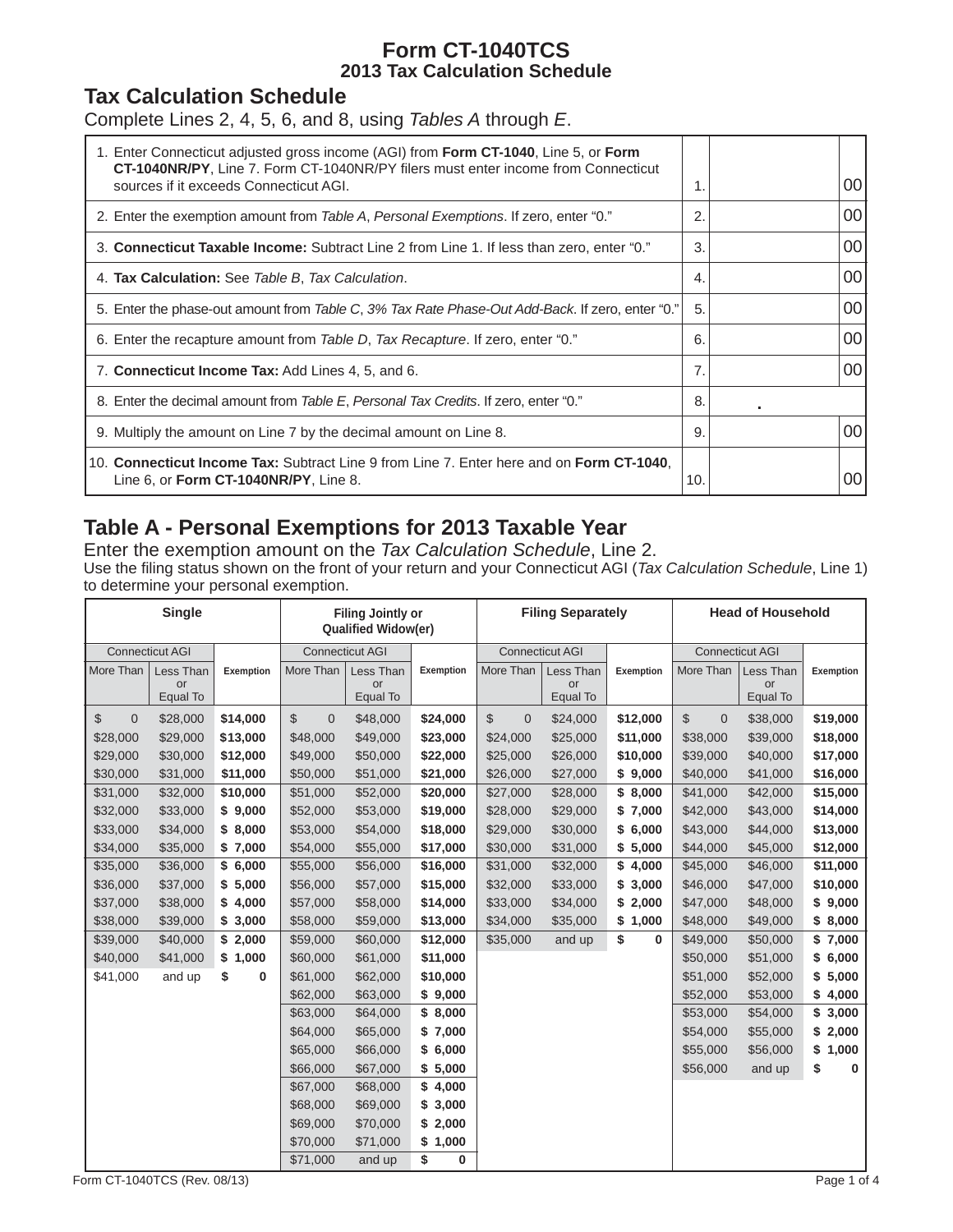### **Table B - Tax Calculation for 2013 Taxable Year**

Enter the tax calculation amount on the *Tax Calculation Schedule*, Line 4.

Use the filing status shown on the front of your return. This is the initial tax calculation of your tax liability. It does not include personal tax credits, the 3% phase-out or tax recapture.

#### **Single or Filing Separately**

If the amount on line 3 of the Tax Calculation Schedule is:

| More than \$10,000, but less than or equal to  \$50,000\$300 plus 5.0% of the excess over \$10,000        |  |
|-----------------------------------------------------------------------------------------------------------|--|
| More than \$50,000, but less than or equal to  \$100,000 \$2,300 plus 5.5% of the excess over \$50,000    |  |
| More than \$100,000, but less than or equal to  \$200,000  \$5,050 plus 6.0% of the excess over \$100,000 |  |
| More than \$200,000, but less than or equal to  \$250,000 \$11,050 plus 6.5% of the excess over \$200,000 |  |
|                                                                                                           |  |

|  |  | <b>Single or Filing Separately Examples:</b> |  |
|--|--|----------------------------------------------|--|
|--|--|----------------------------------------------|--|

| Line 3 is \$13,000, Line 4 is \$450 |  |
|-------------------------------------|--|
|-------------------------------------|--|

| $$525,000 - $250,000$<br>$$13,000 - $10,000$<br>$=$ \$3,000 | $=$ \$275,000 |  |
|-------------------------------------------------------------|---------------|--|
|                                                             |               |  |
| \$3,000 X .05<br>\$275,000 x .067<br>\$150<br>$=$           | $=$ \$18,425  |  |
| $$14,300 + $18,425$<br>$$300 + $150$<br>\$450<br>Ξ.         | $=$ \$32,725  |  |

Line 3 is \$525,000, Line 4 is \$32,725

### **Filing Jointly/Qualifying Widow(er)**

If the amount on line 3 of the Tax Calculation Schedule is:

| More than \$20,000, but less than or equal to \$100,000\$600 plus 5.0% of the excess over \$20,000        |  |
|-----------------------------------------------------------------------------------------------------------|--|
| More than \$100,000, but less than or equal to  \$200,000  \$4,600 plus 5.5% of the excess over \$100,000 |  |
| More than \$200,000, but less than or equal to  \$400,000 \$10,100 plus 6.0% of the excess over \$200,000 |  |
| More than \$400,000, but less than or equal to  \$500,000 \$22,100 plus 6.5% of the excess over \$400,000 |  |
|                                                                                                           |  |

#### **Filing Jointly/Qualifying Widow(er) Examples:**

| Line 3 is \$22,500, Line 4 is \$725 | Line 3 is \$1,100,000, Line 4 is \$68,800 |
|-------------------------------------|-------------------------------------------|
| $$22,500 - $20,000$                 | $$1,100,000 - $500,000$                   |
| $=$ \$2.500                         | $=$ \$600,000                             |
| $$2,500 \times .05$                 | \$600,000 x .067                          |
| \$125                               | $=$ \$40,200                              |
| $=$                                 | $$28,600 + $40,200$                       |
| $$600 + $125$                       | $=$ \$68,800                              |
| ਢ                                   | \$725                                     |

#### **Head of Household**

If the amount on line 3 of the Tax Calculation Schedule is:

| More than \$16,000, but less than or equal to  \$80,000\$480 plus 5.0% of the excess over \$16,000        |  |
|-----------------------------------------------------------------------------------------------------------|--|
| More than \$80,000, but less than or equal to  \$160,000 \$3,680 plus 5.5% of the excess over \$80,000    |  |
| More than \$160,000, but less than or equal to  \$320,000  \$8,080 plus 6.0% of the excess over \$160,000 |  |
| More than \$320,000, but less than or equal to  \$400,000 \$17,680 plus 6.5% of the excess over \$320,000 |  |
|                                                                                                           |  |

#### **Head of Household Examples:**

| Line 3 is \$20,000, Line 4 is \$680 |              | Line 3 is \$825,000, Line 4 is \$51,355 |  |
|-------------------------------------|--------------|-----------------------------------------|--|
| $$20,000 - $16,000$                 | $=$ \$4,000  | $$825,000 - $400,000$<br>$=$ \$425,000  |  |
| $$4.000 \times .05$                 | \$200<br>$=$ | \$425,000 x .067<br>$=$ \$28,475        |  |
| $$480 + $200$                       | \$680<br>$=$ | $$22,880 + $28,475$<br>$=$ \$51.355     |  |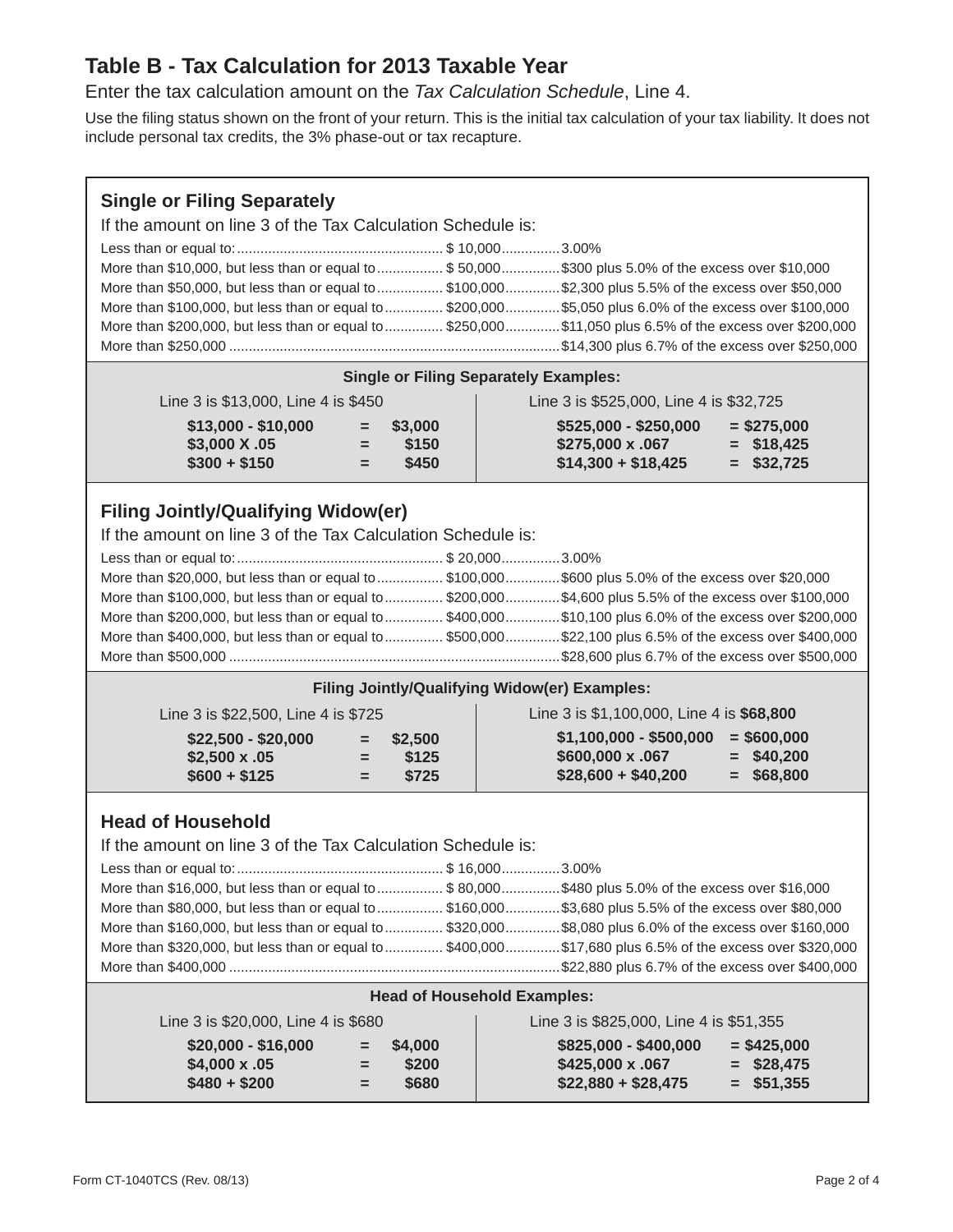# **Table C - 3% Tax Rate Phase-Out Add-Back**

#### Enter the phase-out amount on the *Tax Calculation Schedule*, Line 5.

Use the filing status shown on the front of your return and your Connecticut AGI (*Tax Calculation Schedule*, Line 1) to determine your phase-out level and the additional amount of tax you are required to include in your tax calculation.

|                            | <b>Single</b>          |           |                        | <b>Filing Jointly or</b><br><b>Qualified Widow(er)</b> |           |                            | <b>Filing Separately</b> |           | <b>Head of Household</b> |                |           |
|----------------------------|------------------------|-----------|------------------------|--------------------------------------------------------|-----------|----------------------------|--------------------------|-----------|--------------------------|----------------|-----------|
|                            | <b>Connecticut AGI</b> |           | <b>Connecticut AGI</b> |                                                        |           | <b>Connecticut AGI</b>     |                          |           | <b>Connecticut AGI</b>   |                |           |
| More Than                  | Less Than              | 3%        | More Than              | Less Than                                              | 3%        | More Than                  | Less Than                | 3%        | More Than                | Less Than      | 3%        |
|                            | or<br>Equal To         | Phase-Out |                        | or<br>Equal To                                         | Phase-Out |                            | or<br>Equal To           | Phase-Out |                          | or<br>Equal To | Phase-Out |
| $\mathfrak{S}$<br>$\Omega$ | \$56,500               | \$0       | \$<br>$\Omega$         | \$100,500                                              | \$0       | $\mathfrak{S}$<br>$\Omega$ | \$50,250                 | \$0       | \$<br>$\overline{0}$     | \$78,500       | \$0       |
| \$56,500                   | \$61,500               | \$20      | \$100.500              | \$105,500                                              | \$40      | \$50,250                   | \$52,750                 | \$20      | \$78.500                 | \$82,500       | \$32      |
| \$61,500                   | \$66,500               | \$40      | \$105,500              | \$110,500                                              | \$80      | \$52,750                   | \$55,250                 | \$40      | \$82,500                 | \$86,500       | \$64      |
| \$66,500                   | \$71,500               | \$60      | \$110,500              | \$115,500                                              | \$120     | \$55,250                   | \$57,750                 | \$ 60     | \$86,500                 | \$90,500       | \$96      |
| \$71,500                   | \$76,500               | \$80      | \$115,500              | \$120,500                                              | \$160     | \$57,750                   | \$60,250                 | \$80      | \$90,500                 | \$94,500       | \$128     |
| \$76,500                   | \$81,500               | \$100     | \$120,500              | \$125,500                                              | \$200     | \$60,250                   | \$62,750                 | \$100     | \$94,500                 | \$98,500       | \$160     |
| \$81.500                   | \$86,500               | \$120     | \$125,500              | \$130,500                                              | \$240     | \$62,750                   | \$65,250                 | \$120     | \$98,500                 | \$102,500      | \$192     |
| \$86,500                   | \$91,500               | \$140     | \$130,500              | \$135,500                                              | \$280     | \$65,250                   | \$67,750                 | \$140     | \$102,500                | \$106,500      | \$224     |
| \$91,500                   | \$96,500               | \$160     | \$135,500              | \$140,500                                              | \$320     | \$67,750                   | \$70,250                 | \$160     | \$106.500                | \$110,500      | \$256     |
| \$96,500                   | \$101,500              | \$180     | \$140,500              | \$145,500                                              | \$360     | \$70,250                   | \$72,750                 | \$180     | \$110,500                | \$114,500      | \$288     |
| \$101,500                  | and up                 | \$200     | \$145,500              | and up                                                 | \$400     | \$72,750                   | and up                   | \$200     | \$114,500                | and up         | \$320     |

## **Table D - Tax Recapture**

Enter the recapture amount on the *Tax Calculation Schedule*, Line 6.

Use the filing status shown on the front of your return and your Connecticut AGI (*Tax Calculation Schedule*, Line 1) to determine your recapture amount.

|                | <b>Single or Filing Separately</b> |                     | <b>Filing Jointly or</b><br>Qualified Widow(er) |                             |                     | <b>Head of Household</b> |                             |                     |
|----------------|------------------------------------|---------------------|-------------------------------------------------|-----------------------------|---------------------|--------------------------|-----------------------------|---------------------|
|                | <b>Connecticut AGI</b>             |                     |                                                 | <b>Connecticut AGI</b>      |                     | <b>Connecticut AGI</b>   |                             |                     |
| More Than      | Less Than<br>or<br>Equal To        | Recapture<br>Amount | More Than                                       | Less Than<br>or<br>Equal To | Recapture<br>Amount | More Than                | Less Than<br>or<br>Equal To | Recapture<br>Amount |
| \$<br>$\Omega$ | \$200,000                          | \$<br>0             | \$0                                             | \$400,000                   | \$<br>$\bf{0}$      | \$0                      | \$320,000                   | \$<br>$\bf{0}$      |
| \$200,000      | \$205,000                          | \$<br>75            | \$400,000                                       | \$410,000                   | 150<br>\$           | \$320,000                | \$328,000                   | 120<br>\$           |
| \$205,000      | \$210,000                          | 150<br>\$           | \$410,000                                       | \$420,000                   | 300<br>\$           | \$328,000                | \$336,000                   | 240                 |
| \$210,000      | \$215,000                          | 225<br>\$           | \$420,000                                       | \$430,000                   | 450<br>\$           | \$336,000                | \$344,000                   | 360<br>\$           |
| \$215,000      | \$220,000                          | 300<br>\$           | \$430,000                                       | \$440,000                   | \$<br>600           | \$344,000                | \$352,000                   | 480<br>\$           |
| \$220,000      | \$225,000                          | 375<br>\$           | \$440,000                                       | \$450,000                   | 750<br>\$           | \$352,000                | \$360,000                   | 600<br>S            |
| \$225,000      | \$230,000                          | 450<br>\$           | \$450,000                                       | \$460,000                   | \$<br>900           | \$360,000                | \$368,000                   | 720<br>\$           |
| \$230,000      | \$235,000                          | 525<br>\$           | \$460,000                                       | \$470,000                   | \$1,050             | \$368,000                | \$376,000                   | 840<br>\$           |
| \$235,000      | \$240,000                          | 600<br>\$           | \$470,000                                       | \$480,000                   | \$1,200             | \$376,000                | \$384,000                   | \$<br>960           |
| \$240,000      | \$245,000                          | 675<br>S            | \$480,000                                       | \$490,000                   | \$1,350             | \$384,000                | \$392,000                   | \$1,080             |
| \$245,000      | \$250,000                          | 750<br>\$           | \$490,000                                       | \$500,000                   | \$1,500             | \$392,000                | \$400,000                   | \$1,200             |
| \$250,000      | \$255,000                          | 825<br>\$           | \$500,000                                       | \$510,000                   | \$1,650             | \$400,000                | \$408,000                   | \$1,320             |
| \$255,000      | \$260,000                          | \$<br>900           | \$510,000                                       | \$520,000                   | \$1,800             | \$408,000                | \$416,000                   | \$1,440             |
| \$260,000      | \$265,000                          | \$<br>975           | \$520,000                                       | \$530,000                   | \$1,950             | \$416,000                | \$424,000                   | \$1,560             |
| \$265,000      | \$270,000                          | \$1,050             | \$530,000                                       | \$540,000                   | \$2,100             | \$424,000                | \$432,000                   | \$1,680             |
| \$270,000      | \$275,000                          | \$1,125             | \$540,000                                       | \$550,000                   | \$2,250             | \$432,000                | \$440,000                   | \$1,800             |
| \$275,000      | \$280,000                          | \$1,200             | \$550,000                                       | \$560,000                   | \$2,400             | \$440,000                | \$448,000                   | \$1,920             |
| \$280,000      | \$285,000                          | \$1,275             | \$560,000                                       | \$570,000                   | \$2,550             | \$448,000                | \$456,000                   | \$2,040             |
| \$285,000      | \$290,000                          | \$1,350             | \$570,000                                       | \$580,000                   | \$2,700             | \$456,000                | \$464,000                   | \$2,160             |
| \$290,000      | \$295,000                          | \$1,425             | \$580,000                                       | \$590,000                   | \$2,850             | \$464,000                | \$472,000                   | \$2,280             |
| \$295,000      | \$300,000                          | \$1,500             | \$590,000                                       | \$600,000                   | \$3,000             | \$472,000                | \$480,000                   | \$2,400             |
| \$300,000      | \$305,000                          | \$1,575             | \$600,000                                       | \$610,000                   | \$3,150             | \$480,000                | \$488,000                   | \$2,520             |
| \$305,000      | \$310,000                          | \$1,650             | \$610,000                                       | \$620,000                   | \$3,300             | \$488,000                | \$496,000                   | \$2,640             |
| \$310,000      | \$315,000                          | \$1,725             | \$620,000                                       | \$630,000                   | \$3,450             | \$496,000                | \$504,000                   | \$2,760             |
| \$315,000      | \$320,000                          | \$1,800             | \$630,000                                       | \$640,000                   | \$3,600             | \$504,000                | \$512,000                   | \$2,880             |
| \$320,000      | \$325,000                          | \$1,875             | \$640,000                                       | \$650,000                   | \$3,750             | \$512,000                | \$520,000                   | \$3,000             |
| \$325,000      | \$330,000                          | \$1,950             | \$650,000                                       | \$660,000                   | \$3,900             | \$520,000                | \$528,000                   | \$3,120             |
| \$330,000      | \$335,000                          | \$2,025             | \$660,000                                       | \$670,000                   | \$4,050             | \$528,000                | \$536,000                   | \$3,240             |
| \$335,000      | \$340,000                          | \$2,100             | \$670,000                                       | \$680,000                   | \$4,200             | \$536,000                | \$544,000                   | \$3,360             |
| \$340,000      | \$345,000                          | \$2,175             | \$680,000                                       | \$690,000                   | \$4,350             | \$544,000                | \$552,000                   | \$3,480             |
| \$345,000      | and up                             | \$2,250             | \$690,000                                       | and up                      | \$4,500             | \$552,000                | and up                      | \$3,600             |